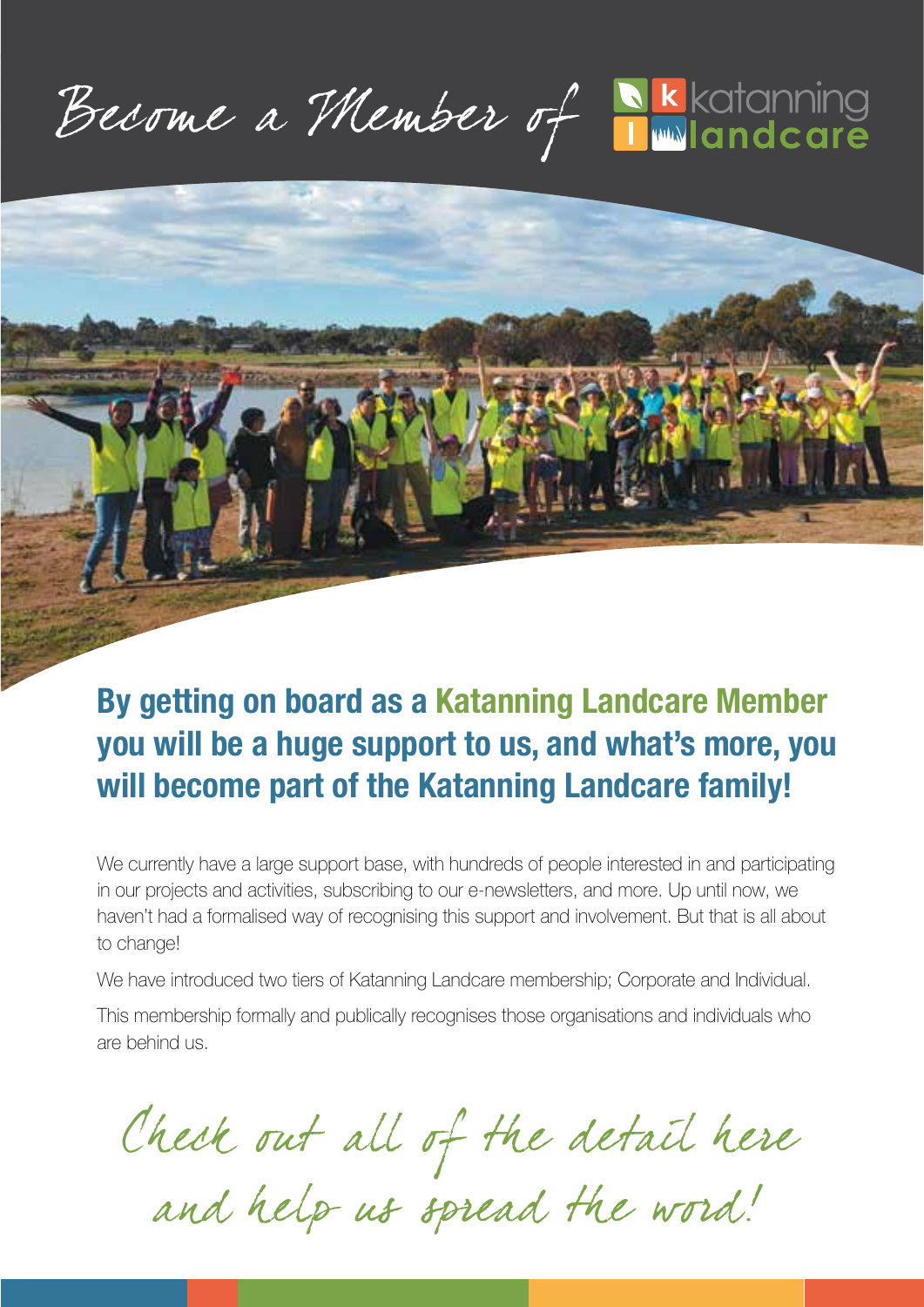Want to build and market your business or organisational profile as a sustainable or 'green' operation? A corporate membership with us will make it that much easier to get the message out to your networks and attract new clients.

To be eligible for Corporate Membership, all you need to do is pay an **annual membership fee of** \$150.

This entitles you to exclusive rewards and benefits, including:

- Your annual corporate membership fee is a tax deduction
- We will promote the fact that you are a member:
	- o Your organisation name will be included on the Corporate Membership page of our website, as a hyper-link to your own website
- Donating is good for business increase your market access through 'green profiling' and promoting your sustainability commitment to your clients, by referencing your membership with us
- We can link you with networks to do business with that you may not have been exposed to during the course of everyday business, simply by you being part of our family. Your membership being promoted by us via our website and other channels means others that we work with can get in touch with you about your business and vice versa
- You will have **access to additional perks** associated with member specific promotions and initiatives
- 'Giving back' has benefits for the general health and well-being of your staff. Getting involved in planting days and other volunteer activities can be great team building exercises!
- We will keep you informed on where your time and money as a member goes, by:
	- o Sending you an annual update to thank you for your support and summarising the key initiatives and projects we worked on as a result of your membership
	- o Keeping you up to date on the latest via the Wednesday Wrap-Up e-news

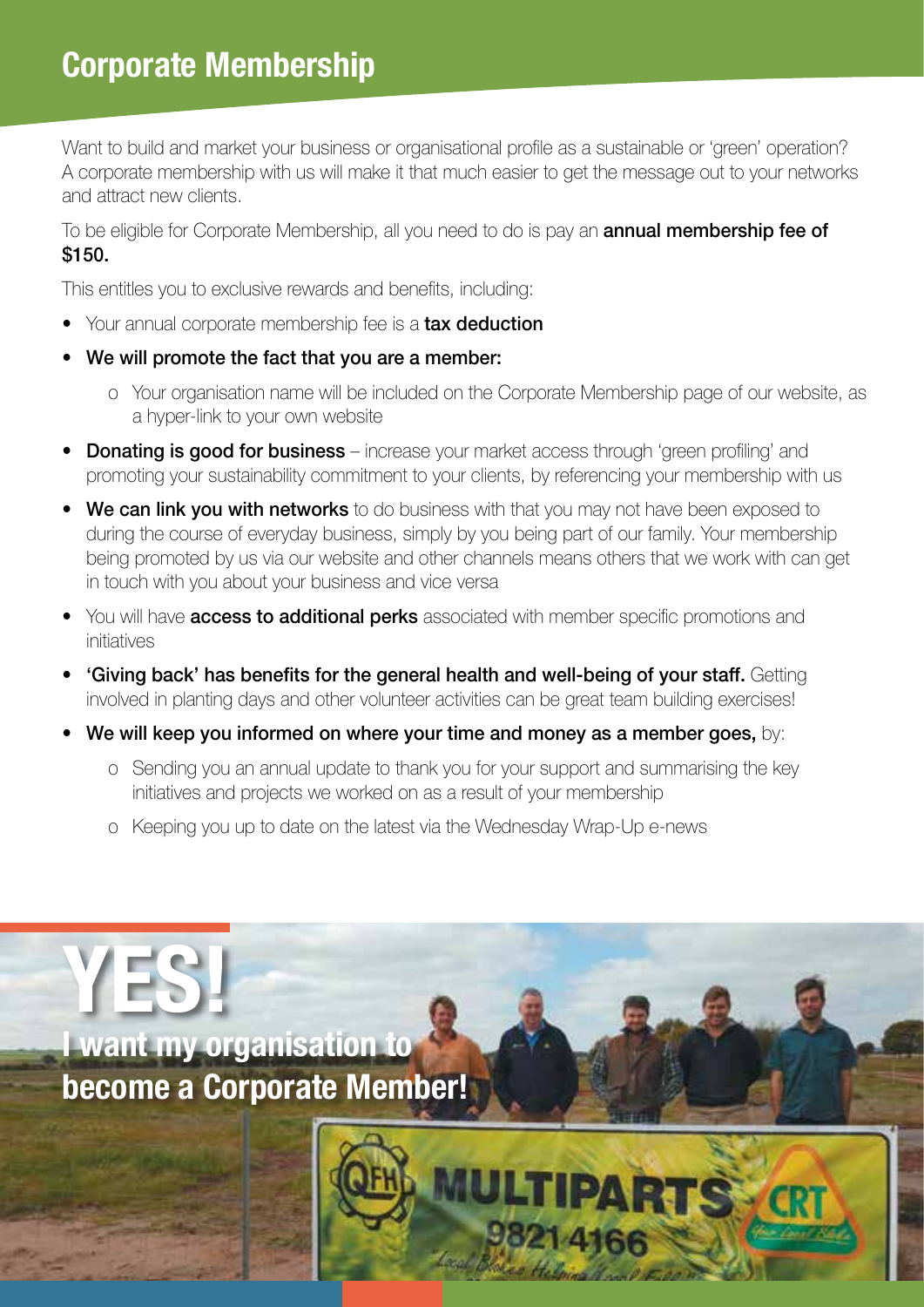normu

Want access to all the latest news and information about what we are doing and how it can benefit you? Well signing up as an official member of Katanning Landcare gives you exclusive access to all the hot tips and latest goss! **And it's free!** 

All you need to do to be eligible for Individual Membership is fill out our on-line form, or contact our office directly, so that we can take down your details and get you subscribed to our Wednesday Wrap-Up e-newsletter.

#### What does this mean?

- We will promote the fact that you are a member on the Individual Membership page of our website, by including your name in the members list (unless you request us not to do so)
- You will have **access to additional perks** associated with member specific promotions
- You will receive a hand-written and customised 'thank you' card from Katanning Landcare upon first becoming a member, featuring one of our locally iconic native species
- **'Giving back'** has benefits for your general health and well-being and a planting day can be a great family day out on the school holidays (a great way to burn off the kids' energy too!)
- We will keep you informed on where your time and money as a member goes, by:
	- o Sending you an annual update to thank you for your support and summarising the key initiatives and projects we worked on as a result of your membership support.
	- o Keeping you up to date on the latest via the Wednesday Wrap-Up e-news

You aren't obligated to do anything once your membership has been processed, but we do encourage you to take advantages of the benefits of being a member by getting involved in all of our fantastic projects and initiatives.

Already receive the Wednesday Wrap-Up and possibly other e-newsletters from us? Please take the time to fill in the on-line form anyway so that we have confirmation of your consent to become a formal member of Katanning Landcare.

**YES! I want to join the Katanning Landcare Membership!**